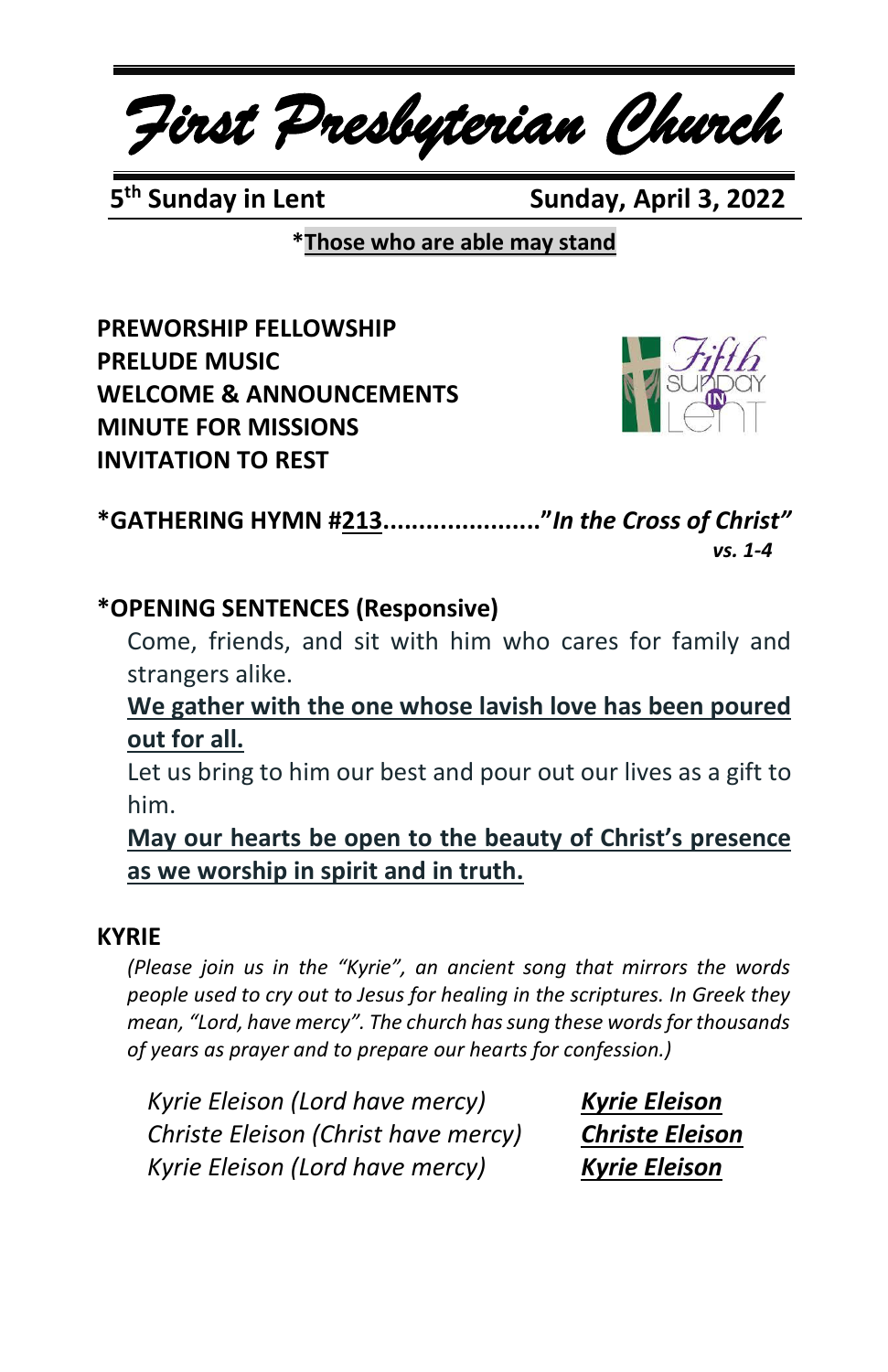**CONFESSION OF NEED (Unison)**

**God of grace, we come to you again, confessing our need for your mercy. Not because of guilt, fear or shame. None of which are rooted in your love. But because we know we were never meant to do this on our own. We are created to need: Your grace Each other's aid Creation's bounty An elder's wisdom a community's acceptance God of grace, we confess our need for you and your reconciling work in our lives. Amen**

### **KYRIE**

*Kyrie Eleison (Lord have mercy) Kyrie Eleison Christe Eleison (Christ have mercy) Christe Eleison Kyrie Eleison (Lord have mercy) Kyrie Eleison*

# **SILENCE FOR CONFESSION AND RESTING IN GOD'S GRACE**

# **DECLARATION OF GRACE**

There is no past that God cannot overcome. There is no wrong that God cannot forgive. Come, immerse yourselves in the healing waters of God's Grace. Come and be restored. Let God make us whole.

**RESPONSE HYMN #579..............................."***Lord, Have Mercy"*

## **\*SHARING THE PEACE OF CHRIST**

The Peace of Christ be with you! **And Also, with you!** Let us share a sign of God's peace with one another.

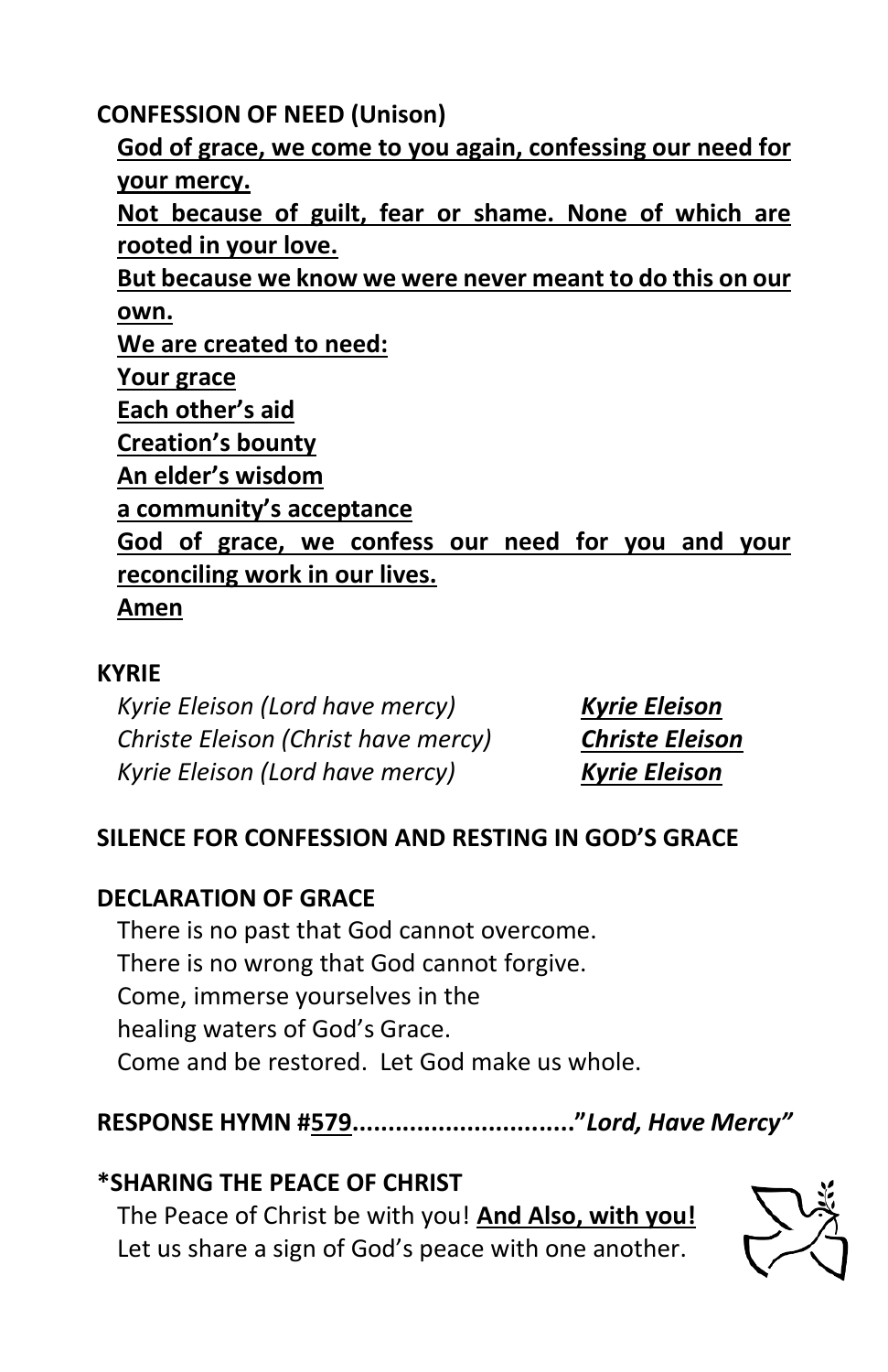#### **PRAYER FOR ILLUMINATION (Unison)**

**Holy Spirit, help us hear your voice beyond our inability to hear and understand your word beyond any speaker's ability to explain. Through your word, speak to our hearts even if our heads are not ready to listen.**

**Amen.**

#### **SCRIPTURE**

**FIRST READING .................................Isaiah 43:16-21 (pg 746)** *Leader: The Word of the Lord.* **People: Thanks be to God!**

**GOSPEL READING................................... John 12:1-8 (pg 109)** *Leader: The Word of the Lord.* **People: Praise to You, O Christ**

**SERMON** *Seeking More than We Know How to Find Rev. Michael Ozaki*

#### **SILENCE FOR REFLECTION**

**\*HYMN OF THE DAY #515.............................***"I Come with Joy" vs. 1-3*

#### **PRAYERS OF THE PEOPLE**

Lord in your Mercy. **Hear our Prayer.**

**THE LORD'S PRAYER (forgive us our "sins")**

**INVITATION**

#### **PRAYER OF THANKSGIVING (Responsive)**

Lord, be with you **And also, with you** Lift up your hearts **We lift them up to the Lord** We lift them up to the Lord our God **It is right to give our thanks and praise**

Urankfu

**WORDS OF INSTITUTION**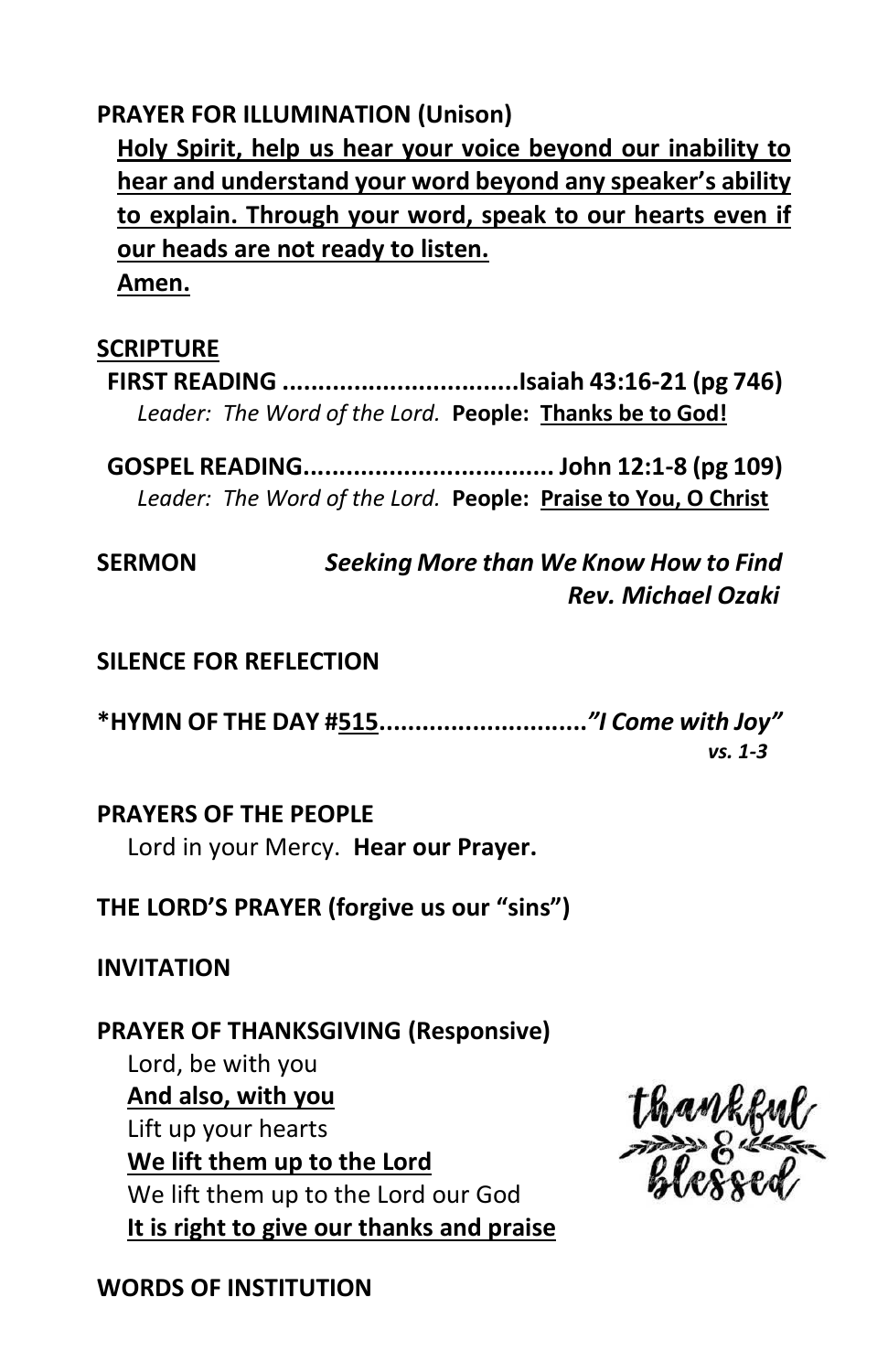#### **COMMUNION OF THE PEOPLE**

# **PRAYER AFTER COMMUNION**



# **\*BLESSING AND CHARGE (Responsive)**

Beloved children of God receive the gift of the Holy Spirit, the grace of Jesus Christ, and the blessing of the Lord forever. **Alleluia! Amen.**

| vs. 4-5 |
|---------|

# **\*DISMISSAL (Responsive)**

Go in peace to love and serve the Lord. **Thanks be to God. Amen.**

*\_\_\_\_\_\_\_\_\_\_\_\_\_\_\_\_\_\_\_\_\_\_\_\_\_\_\_\_\_\_\_\_\_\_\_\_\_\_\_\_\_*

# **\*POSTLUDE**

# *Please continue to be in prayer for:*



JoAnn Westburg Brent Blake Scott Brolsma Dale & Laura Charais Punky Johnson The Phillips Family Duane & Betty Finkenbinder